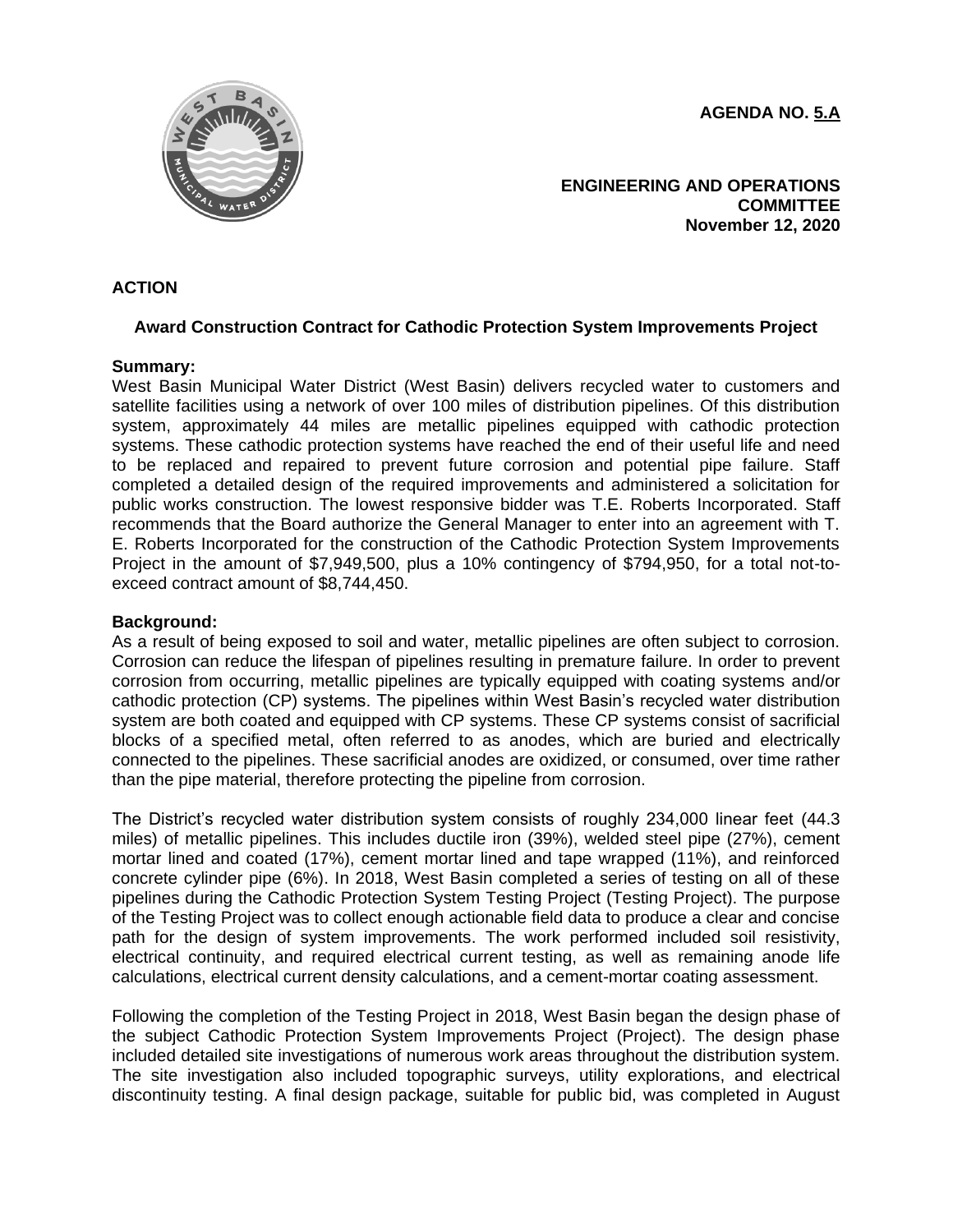2020. In total, the Project will include system improvements at a minimum of 277 individual locations. The footprint of the project will encompass 12 different cities & jurisdictions including the cities of Carson, El Segundo, Gardena, Hawthorne, Inglewood, Lawndale, Los Angeles, Manhattan Beach, Redondo Beach, Hermosa Beach, Torrance, as well as the County of Los Angeles. The following is a summary of the proposed improvements:

- 131 New CP Test Stations
- 241 New Vertical Anode Beds
- 21 Single Anode Installations
- At a minimum, 36 Discontinuous Joint Repairs
- In total, 1611 Magnesium Anodes to be Installed

A "Request for Bids" (RFB) was issued on Monday, September 28, 2020, via West Basin's bid advertisement system, "The Network". The RFB was transmitted to 704 vendors of which 9 attended the mandatory pre-bid meeting on Wednesday, October 8, 2020.

Two bids were received on Thursday, November 5, 2020, and reviewed by West Basin staff to determine the lowest responsive bidder. A summary of the bids received is presented below in Table A.

# **Table A: Bid Summary**

| Company                               | Location                | <b>Bid Price</b> |
|---------------------------------------|-------------------------|------------------|
| T. E. Roberts Incorporated            | <sup>1</sup> Orange, CA | \$7,949,500      |
| W. A. Rasic Construction Company Inc. | Long Beach, CA          | \$8,234,000      |

The lowest responsive bidder was T. E. Roberts Incorporated with a bid amount of \$7,949,500. The Engineer's estimate of probable construction cost was \$7,900,000. The contract time is 365 calendar days.

## **Benefit to West Basin:**

The Project will ensure that the metallic pipelines currently within West Basin's recycled water distribution system are protected from corrosion for the next 25 years.

## **Strategic Business Plan Implementation:**

Goal 1: Water Reliability – West Basin is committed to innovative planning and investments to provide water supply reliability and drought protection.

Goal 4: Sound Financial & Resources Management – West Basin is committed to efficient business operations, financial planning and asset management.

## **Fiscal Impact:**

Funds for the Recycled Water Distribution System Cathodic Protection System Improvements Project are included in the Fiscal Year (FY) 2020-21 Capital Improvement Program Budget.

## **Environmental Compliance:**

Not applicable.